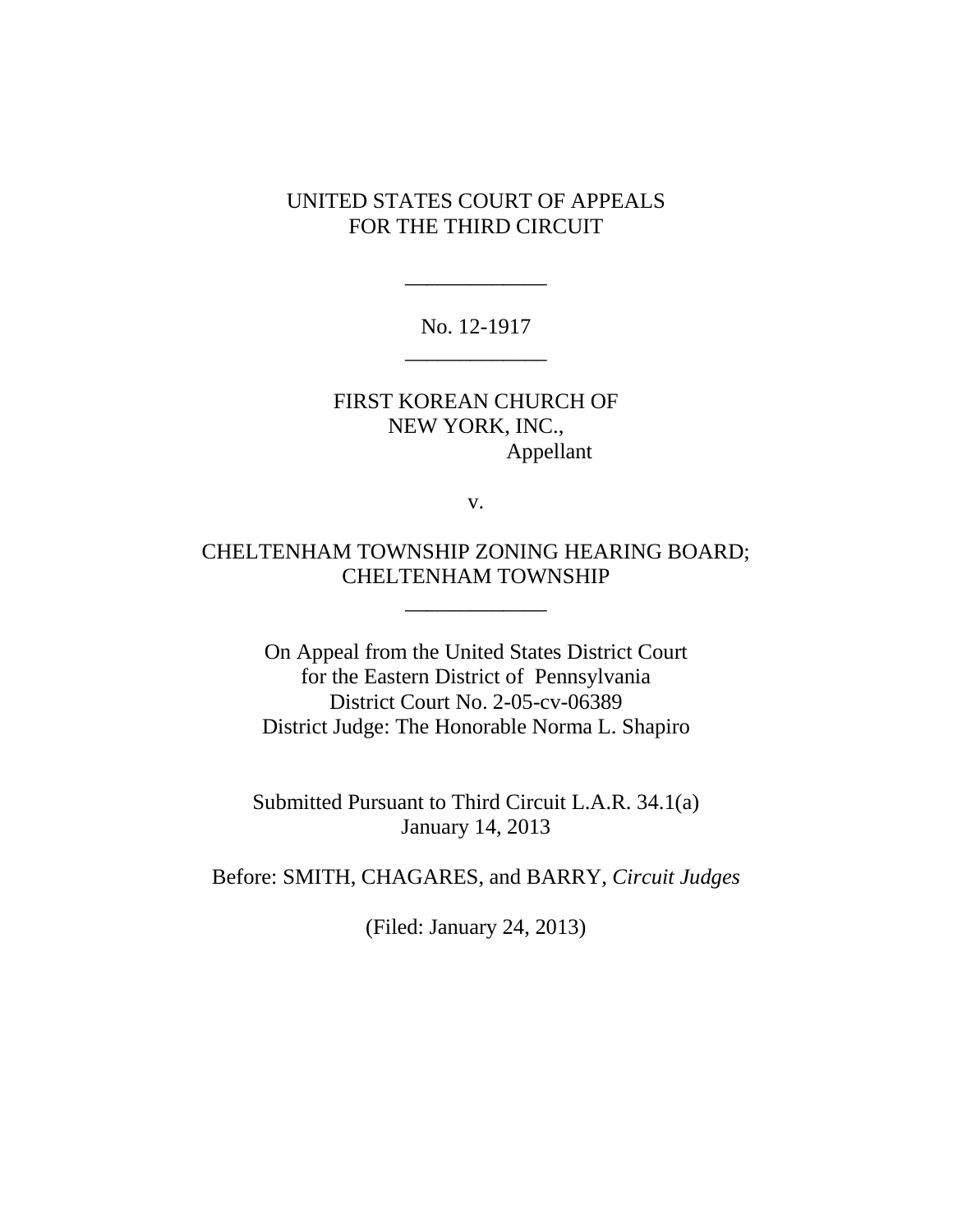## JUDGMENT ORDER \_\_\_\_\_\_\_\_\_\_\_\_\_\_\_\_\_\_\_\_\_

\_\_\_\_\_\_\_\_\_\_\_\_\_\_\_\_\_\_\_\_\_

## SMITH, *Circuit Judge.*

This cause came on to be considered on the record from the United States District Court for the Eastern District of Pennsylvania and was submitted on January 14, 2013. First Korean Church of New York, Inc. alleges that the Cheltenham Township and its Zoning Hearing Board violated its First Amendment right to religious freedom, its Fourteenth Amendment right to equal protection, and its rights under the Religious Land Use and Institutionalized Persons Act of 2000 by preventing First Korean from using its property as a church and seminary. The parties filed cross-motions for summary judgment. The District Court granted summary judgment in favor of the Cheltenham Township and its Zoning Hearing Board on all of First Korean's claims (and correspondingly denied First Korean's cross-motion for summary judgment). First Korean then timely appealed the District Court's decision to this Court.

The District Court had federal-question jurisdiction under 28 U.S.C. § 1331, and we exercise appellate jurisdiction under 28 U.S.C. § 1291. We conduct plenary review of the District Court's grant of summary judgment. *Funk v. CIGNA Grp. Ins.*, 648 F.3d 182, 190 (3d Cir. 2011). For substantially the same